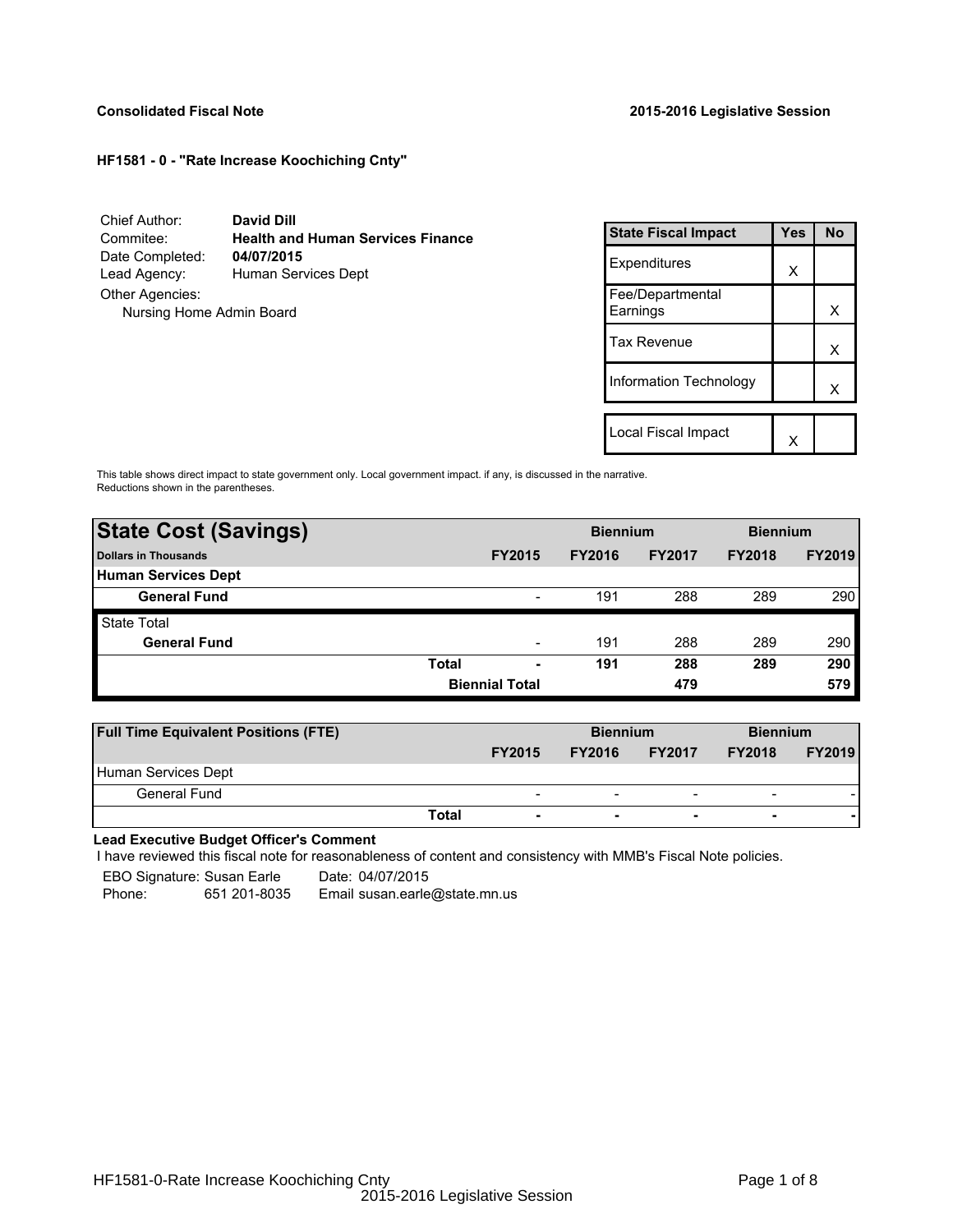# **State Cost (Savings) Calculation Details**

This table shows direct impact to state government only. Local government impact, if any, is discussed in the narrative. Reductions are shown in parentheses.

\*Transfers In/Out and Absorbed Costs are only displayed when reported.

| State Cost (Savings) = 1-2                        |              |                          | <b>Biennium</b> |               | <b>Biennium</b> |               |  |
|---------------------------------------------------|--------------|--------------------------|-----------------|---------------|-----------------|---------------|--|
| <b>Dollars in Thousands</b>                       |              | <b>FY2015</b>            | <b>FY2016</b>   | <b>FY2017</b> | <b>FY2018</b>   | <b>FY2019</b> |  |
| Human Services Dept                               |              |                          |                 |               |                 |               |  |
| General Fund                                      |              |                          | 191             | 288           | 289             | 290           |  |
|                                                   | Total        |                          | 191             | 288           | 289             | 290           |  |
|                                                   |              | <b>Biennial Total</b>    |                 | 479           |                 | 579           |  |
| 1 - Expenditures, Absorbed Costs*, Transfers Out* |              |                          |                 |               |                 |               |  |
| Human Services Dept                               |              |                          |                 |               |                 |               |  |
| <b>General Fund</b>                               |              | $\overline{\phantom{a}}$ | 191             | 288           | 289             | 290           |  |
|                                                   | <b>Total</b> |                          | 191             | 288           | 289             | 290           |  |
|                                                   |              | <b>Biennial Total</b>    |                 | 479           |                 | 579           |  |
| 2 - Revenues, Transfers In*                       |              |                          |                 |               |                 |               |  |
| Human Services Dept                               |              |                          |                 |               |                 |               |  |
| <b>General Fund</b>                               |              |                          |                 |               |                 |               |  |
|                                                   | Total        |                          |                 |               |                 |               |  |
|                                                   |              | <b>Biennial Total</b>    |                 |               |                 |               |  |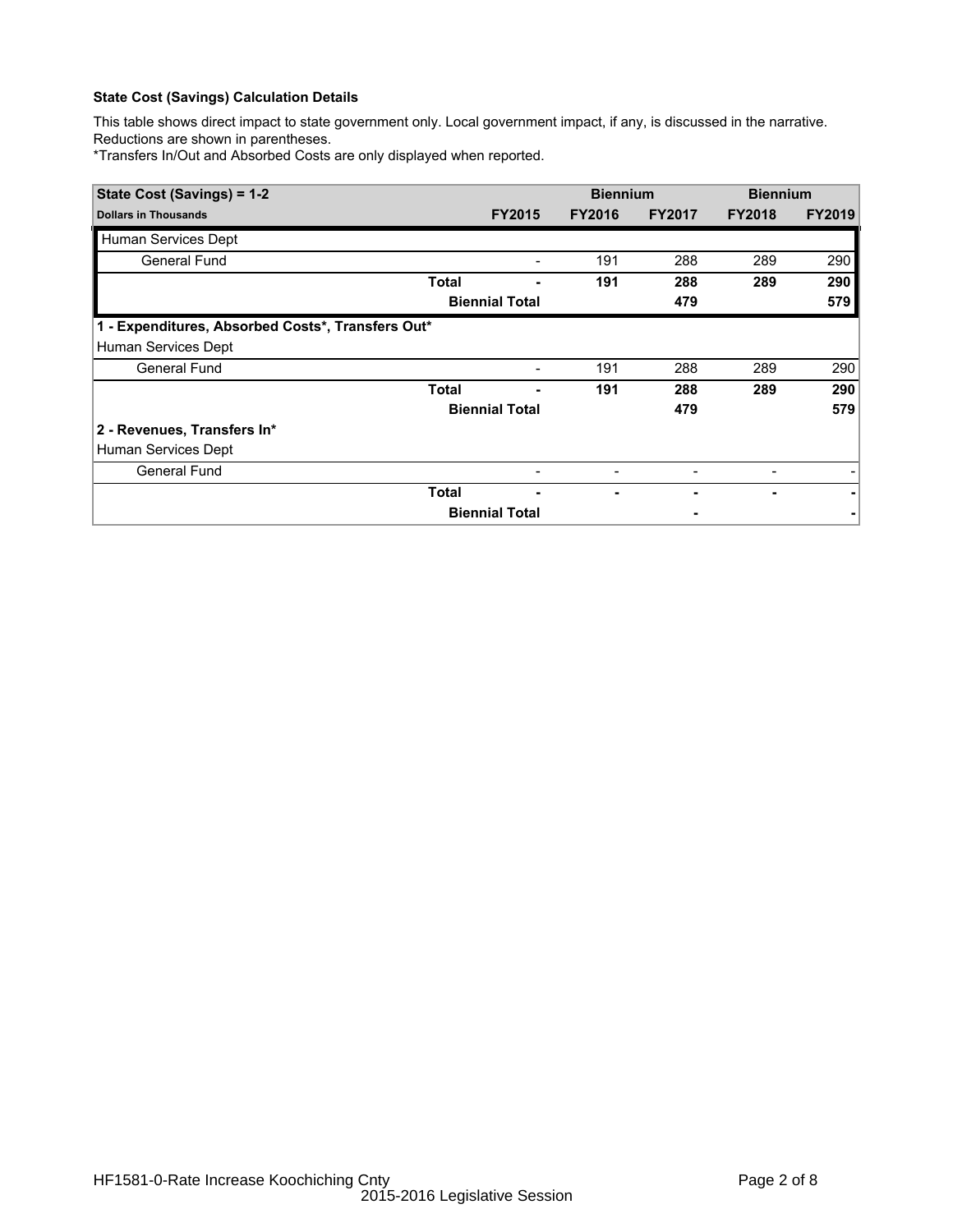**HF1581 - 0 - "Rate Increase Koochiching Cnty"**

| Chief Author:              | <b>David Dill</b>                        |
|----------------------------|------------------------------------------|
| Commitee:                  | <b>Health and Human Services Finance</b> |
| Date Completed: 04/07/2015 |                                          |
| Agency:                    | Human Services Dept                      |

| <b>State Fiscal Impact</b>   | Yes | N٥ |
|------------------------------|-----|----|
| Expenditures                 | x   |    |
| Fee/Departmental<br>Earnings |     | x  |
| <b>Tax Revenue</b>           |     | x  |
| Information Technology       |     | x  |
| Local Fiscal Impact          |     |    |
|                              |     |    |

This table shows direct impact to state government only. Local government impact. if any, is discussed in the narrative. Reductions shown in the parentheses.

| <b>State Cost (Savings)</b> |                       |                          | <b>Biennium</b><br><b>Biennium</b> |               |               |               |
|-----------------------------|-----------------------|--------------------------|------------------------------------|---------------|---------------|---------------|
| <b>Dollars in Thousands</b> |                       | <b>FY2015</b>            | <b>FY2016</b>                      | <b>FY2017</b> | <b>FY2018</b> | <b>FY2019</b> |
| <b>General Fund</b>         |                       | $\overline{\phantom{a}}$ | 191                                | 288           | 289           | 290           |
|                             | <b>Total</b>          | $\blacksquare$           | 191                                | 288           | 289           | 290           |
|                             | <b>Biennial Total</b> |                          |                                    | 479           |               | 579           |
|                             |                       |                          |                                    |               |               |               |

| <b>Full Time Equivalent Positions (FTE)</b> |                          | <b>Biennium</b> |                          | <b>Biennium</b>          |               |
|---------------------------------------------|--------------------------|-----------------|--------------------------|--------------------------|---------------|
|                                             | <b>FY2015</b>            | <b>FY2016</b>   | <b>FY2017</b>            | <b>FY2018</b>            | <b>FY2019</b> |
| General Fund                                | $\overline{\phantom{0}}$ | -               | $\overline{\phantom{0}}$ | $\overline{\phantom{0}}$ |               |
|                                             | Total                    |                 |                          | -                        |               |

## **Executive Budget Officer's Comment**

I have reviewed this fiscal note for reasonableness of content and consistency with MMB's Fiscal Note policies.

EBO Signature: Susan Earle Date: 4/7/2015 4:40:07 PM

Phone: 651 201-8035 Email susan.earle@state.mn.us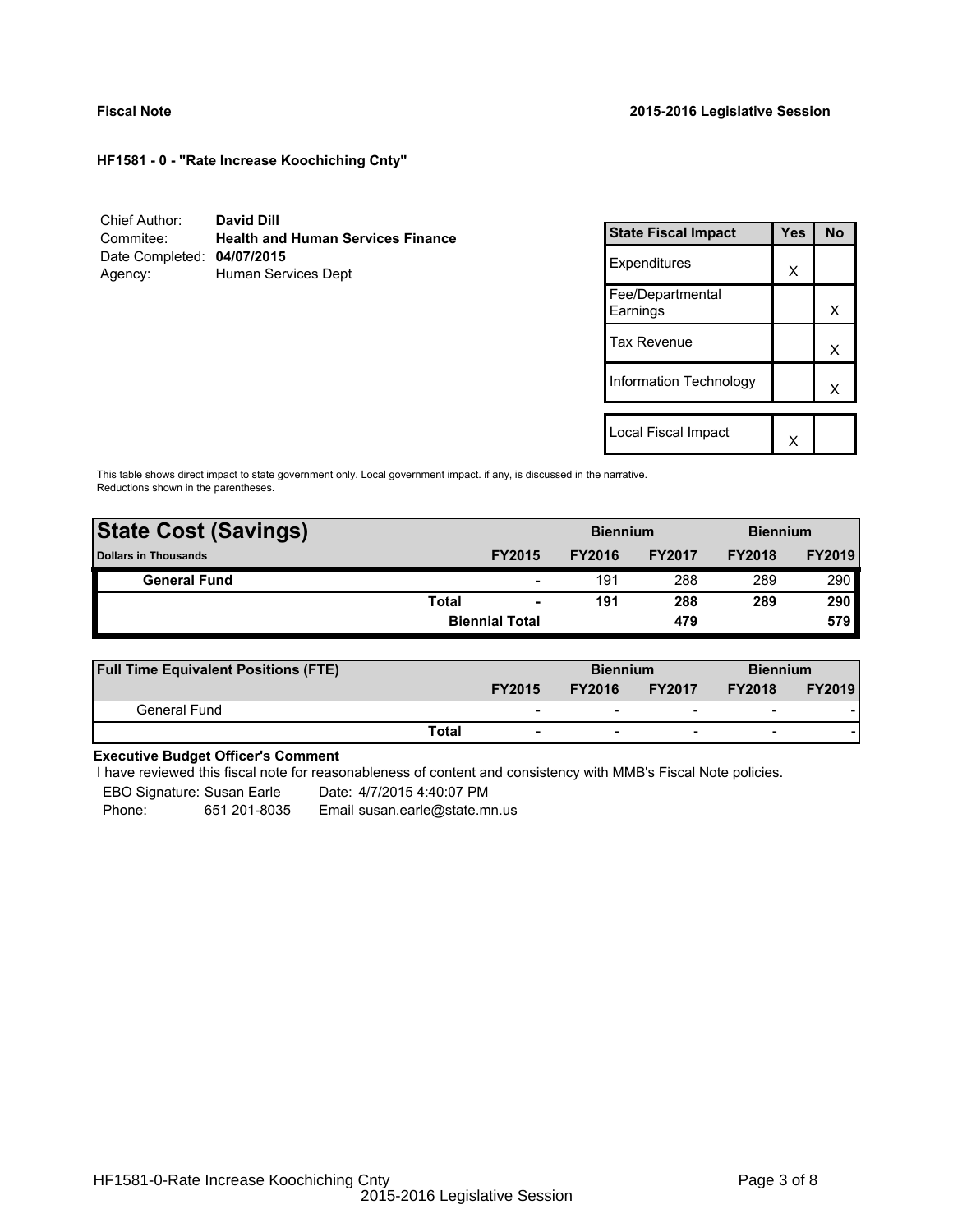## **State Cost (Savings) Calculation Details**

This table shows direct impact to state government only. Local government impact, if any, is discussed in the narrative. Reductions are shown in parentheses.

\*Transfers In/Out and Absorbed Costs are only displayed when reported.

| State Cost (Savings) = 1-2                        |              |                       | <b>Biennium</b> |               | <b>Biennium</b> |               |
|---------------------------------------------------|--------------|-----------------------|-----------------|---------------|-----------------|---------------|
| <b>Dollars in Thousands</b>                       |              | <b>FY2015</b>         | <b>FY2016</b>   | <b>FY2017</b> | <b>FY2018</b>   | <b>FY2019</b> |
| <b>General Fund</b>                               |              |                       | 191             | 288           | 289             | 290           |
|                                                   | <b>Total</b> |                       | 191             | 288           | 289             | 290           |
|                                                   |              | <b>Biennial Total</b> |                 | 479           |                 | 579           |
| 1 - Expenditures, Absorbed Costs*, Transfers Out* |              |                       |                 |               |                 |               |
| <b>General Fund</b>                               |              |                       | 191             | 288           | 289             | 290           |
|                                                   | <b>Total</b> |                       | 191             | 288           | 289             | 290           |
|                                                   |              | <b>Biennial Total</b> |                 | 479           |                 | 579           |
| 2 - Revenues, Transfers In*                       |              |                       |                 |               |                 |               |
| <b>General Fund</b>                               |              |                       |                 | -             |                 |               |
|                                                   | <b>Total</b> |                       | ۰               |               | -               |               |
|                                                   |              | <b>Biennial Total</b> |                 | ۰             |                 |               |

## **Bill Description**

This proposal provides a nursing facility in Koochiching County an operating rate increase of \$45 per day.

## **Assumptions**

This proposal can be implemented within the existing administrative resources of the Department.

The effective date of the rate adjustments in this bill is October 1, 2015.

Minnesota's first fiscal year related to this bill ends on June 30, 2016.

Payment for services lags the provision of services by one month.

The costs/savings from the proposal are adjusted by forecasted changes in resident case-mix scores.

The state share of costs/savings is determined by amounts paid by other governmental units:

- the base federal share is 50% of the total; a small amount of payments are eligible for higher federal rates;

- the county share is estimated to be 2.3% of the non-federal share;

- the state share is the total minus the federal share and the county share.

The rate increase in this proposal applies to only one nursing facility (NF); Good Samaritan International Falls.

The COLA rate increase effective 10/1/2015 (MN Statute 256B.434, Subd. 19b) will not be repealed.

The number of Medicaid days will remain the same each year for this facility through FY2019.

## **Expenditure and/or Revenue Formula**

This proposed increase for one facility (Good Samaritan International Falls) is \$45 per day for all case mix classifications.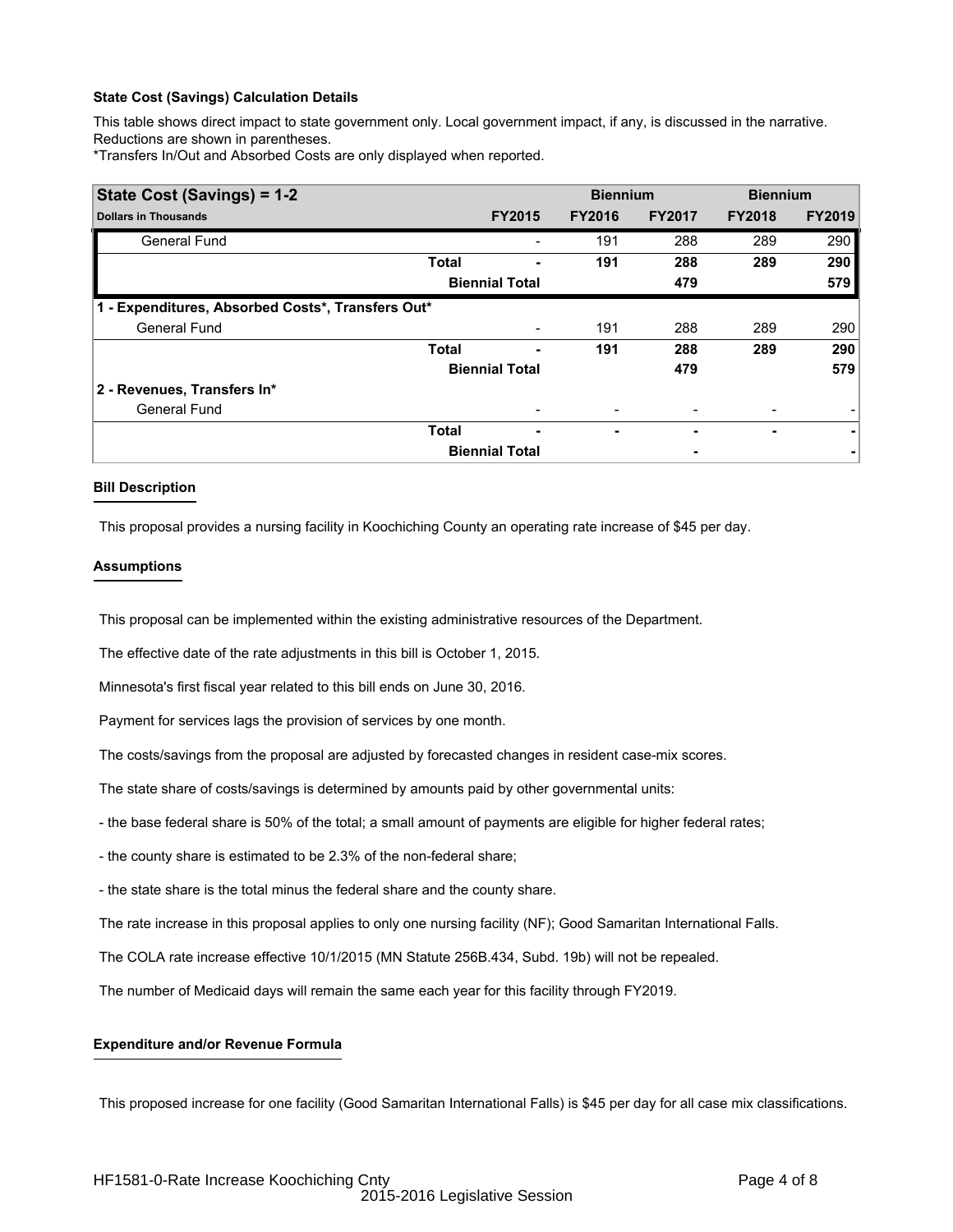The 3.2% rate increase currently in law (MS 256B.434, Subd. 19b) is added to the operating rates after calculating the proposed rate increase. A portion of this rate increase (.8%) is due to the quality improvement incentive program (QIIP). Each nursing facilitys QIIP increase is dependent upon their nursing facility report card score but the overall average increase will be .8%. The calculations are based on this facility's current operating rate and Medicaid resident days on the 9/30/13 cost report.

| Total annual cost/(savings) in thousands | FY 2016   | FY 2017   | FY 2018   | FY 2019              |
|------------------------------------------|-----------|-----------|-----------|----------------------|
| Operating rate increases                 | \$<br>591 | \$<br>591 | \$<br>591 | \$<br>591            |
| Case-mix acuity increase factor          | 0.3300%   | 0.6610%   | 0.9933%   | 1.3233%              |
| Adjusted costs                           | \$<br>593 | \$<br>595 | \$<br>597 | \$<br>599            |
| SFY payment delay                        | 66.85%    |           |           |                      |
| Projected MA costs/(savings)             | \$<br>396 | \$<br>596 | \$<br>597 | \$<br>599            |
| Federal share                            | \$<br>200 | \$<br>300 | \$<br>301 | \$<br>302            |
| State budget                             | \$<br>191 | \$<br>288 | \$<br>289 | \$<br>290            |
| County share                             | \$<br>5   | \$<br>7   | \$        | \$<br>$\overline{7}$ |
| MA Grants (state budget) BACT 33 LF      | \$<br>191 | \$<br>288 | \$<br>289 | \$<br>290            |
| <b>Administrative Costs</b>              | \$        | \$        | \$        | \$                   |
| <b>Total Costs/(Savings)</b>             | \$<br>191 | \$<br>288 | \$<br>289 | \$<br>290            |

| Fiscal Tracking Summary (\$000s) |             |             |               |        |               |        |
|----------------------------------|-------------|-------------|---------------|--------|---------------|--------|
| <b>Description</b>               | <b>Fund</b> | <b>BACT</b> | <b>FY2016</b> | FY2017 | <b>FY2018</b> | FY2019 |
| NF operating rate increases      | GF          | 33 LF       | 191           | 288    | 289           | 290    |
|                                  |             |             |               |        |               |        |
| <b>Total Net Fiscal Impact</b>   |             |             | 191           | 288    | 289           | 290    |

## **Long-Term Fiscal Considerations**

The additional spending is ongoing after FY 2019.

## **Local Fiscal Impact**

There is a county share associated with this bill. The aggregate county impact will be approximately \$7,000 per year starting in FY 2017.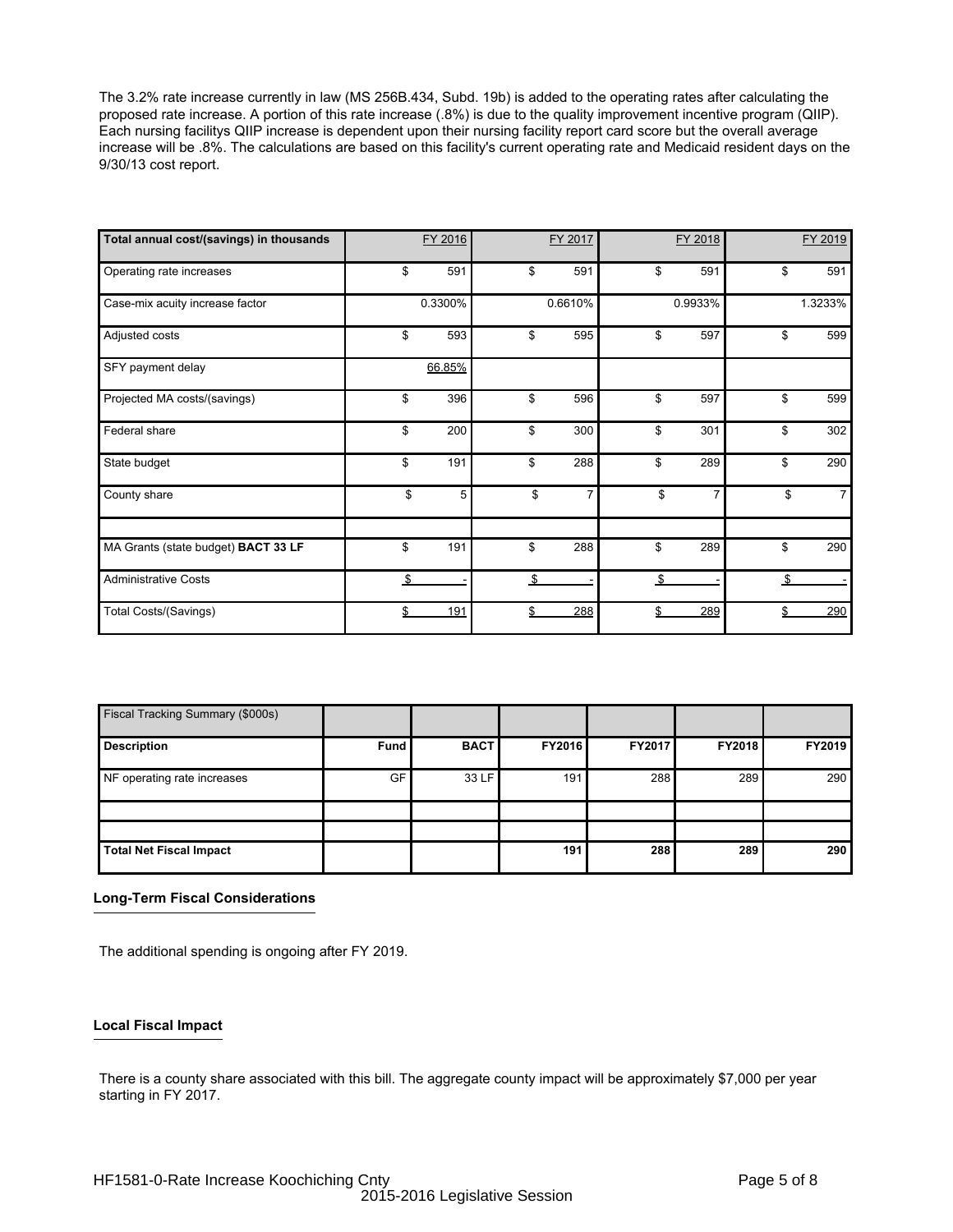# **References/Sources**

DHS Nursing Facility rate files 2013 Nursing Facility Medicaid Cost Report February 2015 forecast Kim Brenne, Nursing Facility Rates and Policy Divn.

**Agency Contact:** Kari Irber 651-431-3491 **Agency Fiscal Note Coordinator Signature:** Don Allen **Date:** 4/7/2015 4:16:26 PM **Phone:** 651 431-2932 **Email:** Don.Allen@state.mn.us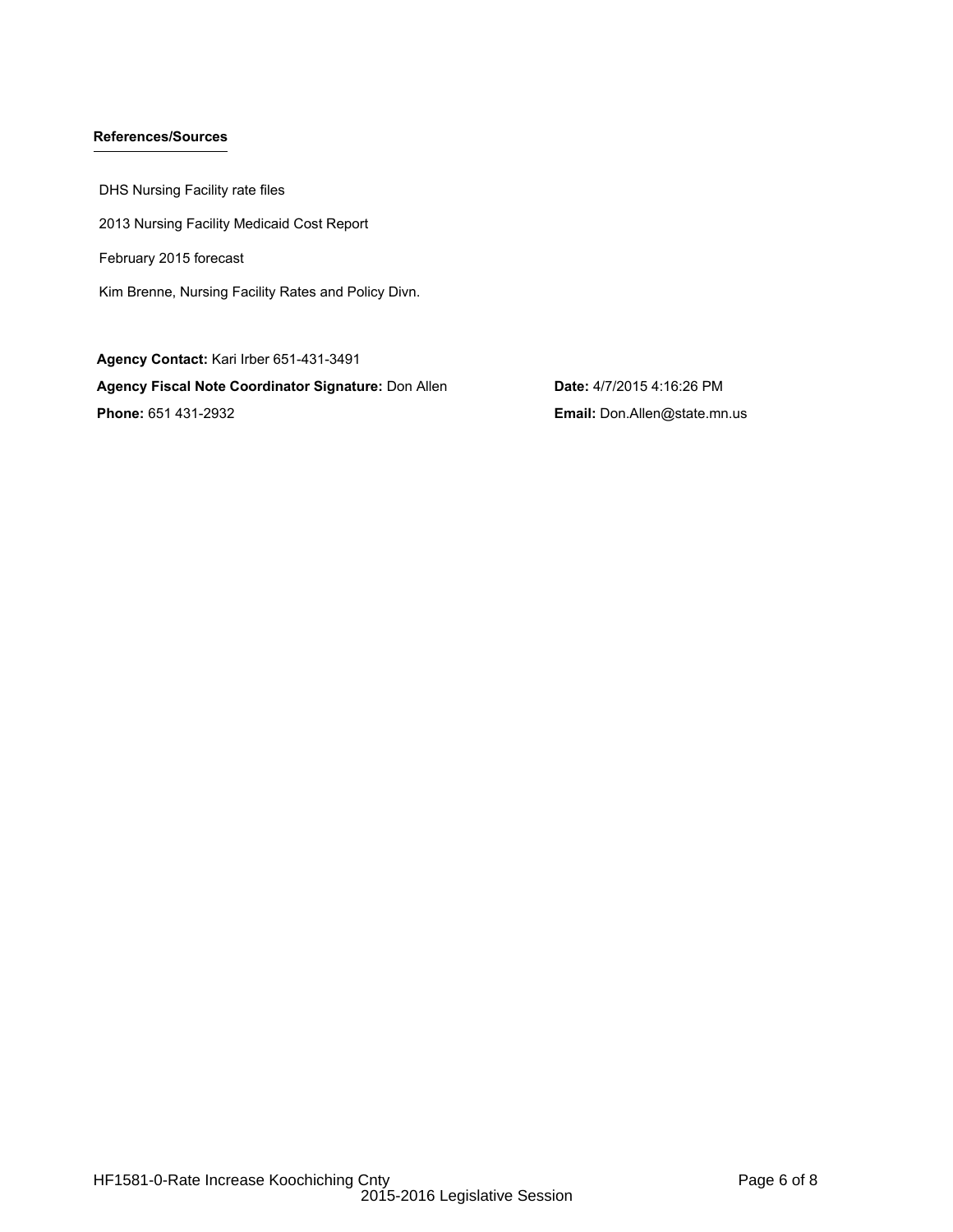**HF1581 - 0 - "Rate Increase Koochiching Cnty"**

| Chief Author:              | David Dill                               |
|----------------------------|------------------------------------------|
| Commitee:                  | <b>Health and Human Services Finance</b> |
| Date Completed: 04/07/2015 |                                          |
| Agency:                    | Nursing Home Admin Board                 |

| <b>State Fiscal Impact</b>   | Yes | <b>No</b> |
|------------------------------|-----|-----------|
| Expenditures                 |     | x         |
| Fee/Departmental<br>Earnings |     | x         |
| Tax Revenue                  |     | x         |
| Information Technology       |     | x         |
|                              |     |           |
| Local Fiscal Impact          |     |           |

This table shows direct impact to state government only. Local government impact. if any, is discussed in the narrative. Reductions shown in the parentheses.

| <b>State Cost (Savings)</b> |                       | <b>Biennium</b> |                          | <b>Biennium</b>          |               |
|-----------------------------|-----------------------|-----------------|--------------------------|--------------------------|---------------|
| <b>Dollars in Thousands</b> | <b>FY2015</b>         | <b>FY2016</b>   | <b>FY2017</b>            | <b>FY2018</b>            | <b>FY2019</b> |
| Total                       | ۰                     | ۰               | $\overline{\phantom{0}}$ | $\overline{\phantom{0}}$ |               |
|                             | <b>Biennial Total</b> |                 | $\overline{\phantom{a}}$ |                          |               |
|                             |                       |                 |                          |                          |               |

| <b>Full Time Equivalent Positions (FTE)</b> |       |                          | <b>Biennium</b> |                          | <b>Biennium</b> |               |
|---------------------------------------------|-------|--------------------------|-----------------|--------------------------|-----------------|---------------|
|                                             |       | <b>FY2015</b>            | <b>FY2016</b>   | <b>FY2017</b>            | <b>FY2018</b>   | <b>FY2019</b> |
|                                             | Total | $\overline{\phantom{a}}$ | $\sim$          | $\overline{\phantom{a}}$ | $\sim$          |               |

# **Executive Budget Officer's Comment**

I have reviewed this fiscal note for reasonableness of content and consistency with MMB's Fiscal Note policies.

EBO Signature: Brian McLafferty Date: 3/19/2015 4:00:40 PM Phone: 651 201-8037 Email Brian.McLafferty@state.mn.us